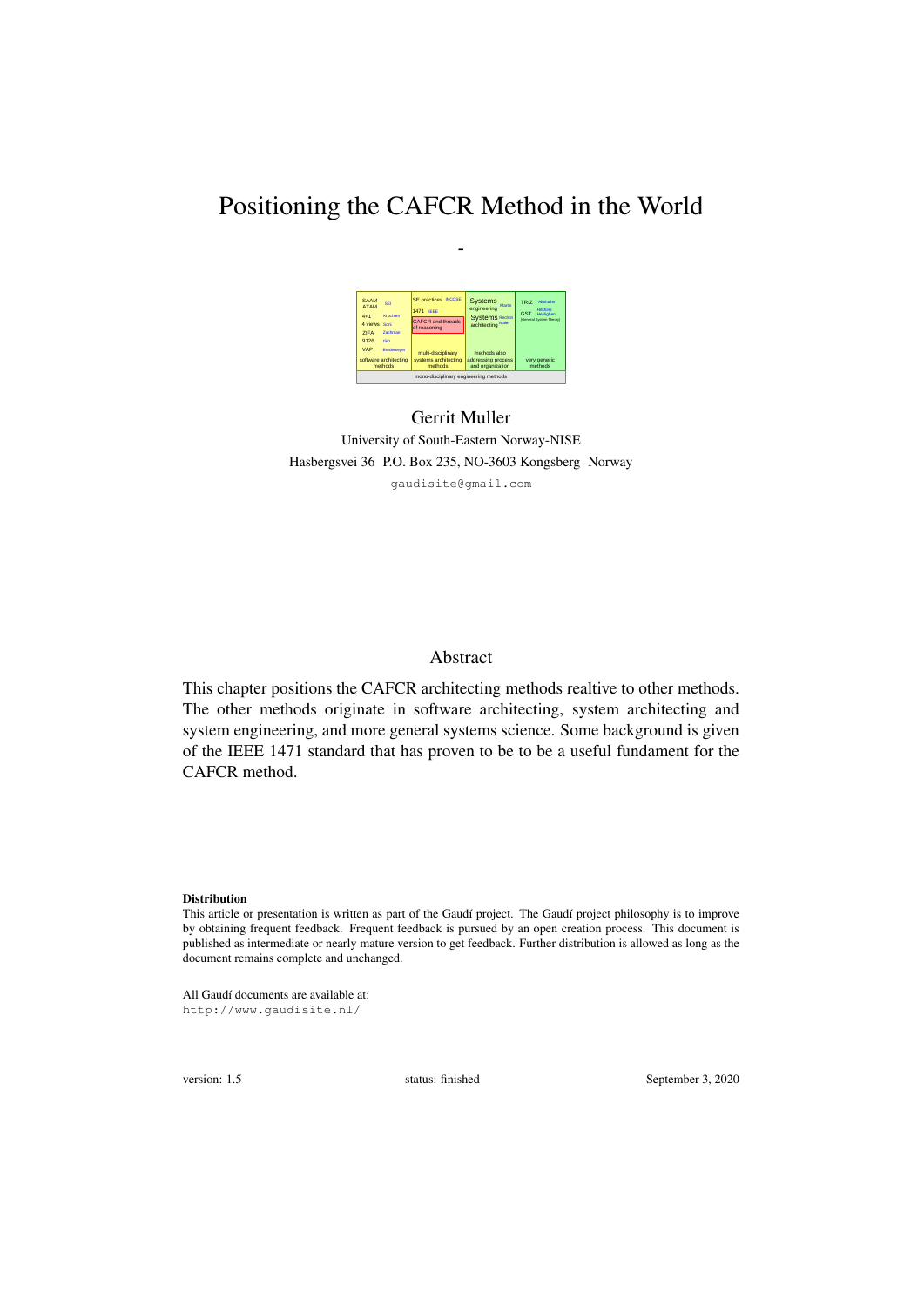### 1 Introduction

This chapter positions the "architectural reasoning" *architecting method* relative to other engineering and architecting methods.

Section [2](#page-1-0) describes work that is related to the research of architecting methods. Section [3](#page-3-0) articulates explicitly the specific contribution of this thesis. The IEEE 1471 is explained further in section [4,](#page-5-0) because its contents is highly relevant in this context.

## <span id="page-1-0"></span>2 Related Work

Conventional disciplines, such as mechanical engineering, electronic engineering, et cetera have a clear set of methods and tools. Students can learn the discipline by attending universities and following their curriculums.

This is not the case for systems architecting. Only a few universities teach systems architecting. There are multiple reasons for the fact that teaching systems architecting methods at universities is difficult. First of all, sufficient depth of engineering know-how is needed to be able to work in the architecting area. In other words, a conventional discipline is a prerequisite to become an architect.

| <b>SAAM</b><br><b>SEI</b><br><b>ATAM</b><br>$4 + 1$<br><b>Kruchten</b><br>4 views Soni<br><b>ZIFA</b><br>Zachman | <b>INCOSE</b><br><b>SE</b> practices<br>1471<br><b>IEEE</b><br><b>CAFCR</b> and threads<br>of reasoning | <b>Systems</b><br><b>Martin</b><br>engineering<br>Systems Rechtin<br>architecting Maier | <b>Altshuller</b><br><b>TRIZ</b><br><b>Hitchins</b><br>GST<br>Heylighen<br>(General System Theory) |
|------------------------------------------------------------------------------------------------------------------|---------------------------------------------------------------------------------------------------------|-----------------------------------------------------------------------------------------|----------------------------------------------------------------------------------------------------|
| 9126<br><b>ISO</b>                                                                                               |                                                                                                         |                                                                                         |                                                                                                    |
| <b>VAP</b><br><b>Bredemeyer</b><br>software architecting<br>methods                                              | multi-disciplinary<br>systems architecting<br>methods                                                   | methods also<br>addressing process<br>and organization                                  | very generic<br>methods                                                                            |
| mono-disciplinary engineering methods                                                                            |                                                                                                         |                                                                                         |                                                                                                    |

<span id="page-1-2"></span>Figure 1: Classification of architecting methods

Secondly, architecting is done for problems with a wider scope than conventional engineering problems. The larger the scope, the more ill-defined a problem becomes. The methods range from *flexible* for ill-defined problems to *rigid* for well-defined problems<sup>[1](#page-1-1)</sup>.

<span id="page-1-1"></span><sup>&</sup>lt;sup>1</sup>Of course this is an oversimplification. Sometimes agile methods are highly effective in welldefined problems. Sometimes rigid methods can perform wonders in an ill-defined problem. In general, mature methods are available for well-defined problems, while the uncertainty in ill-defined methods requires more flexibility.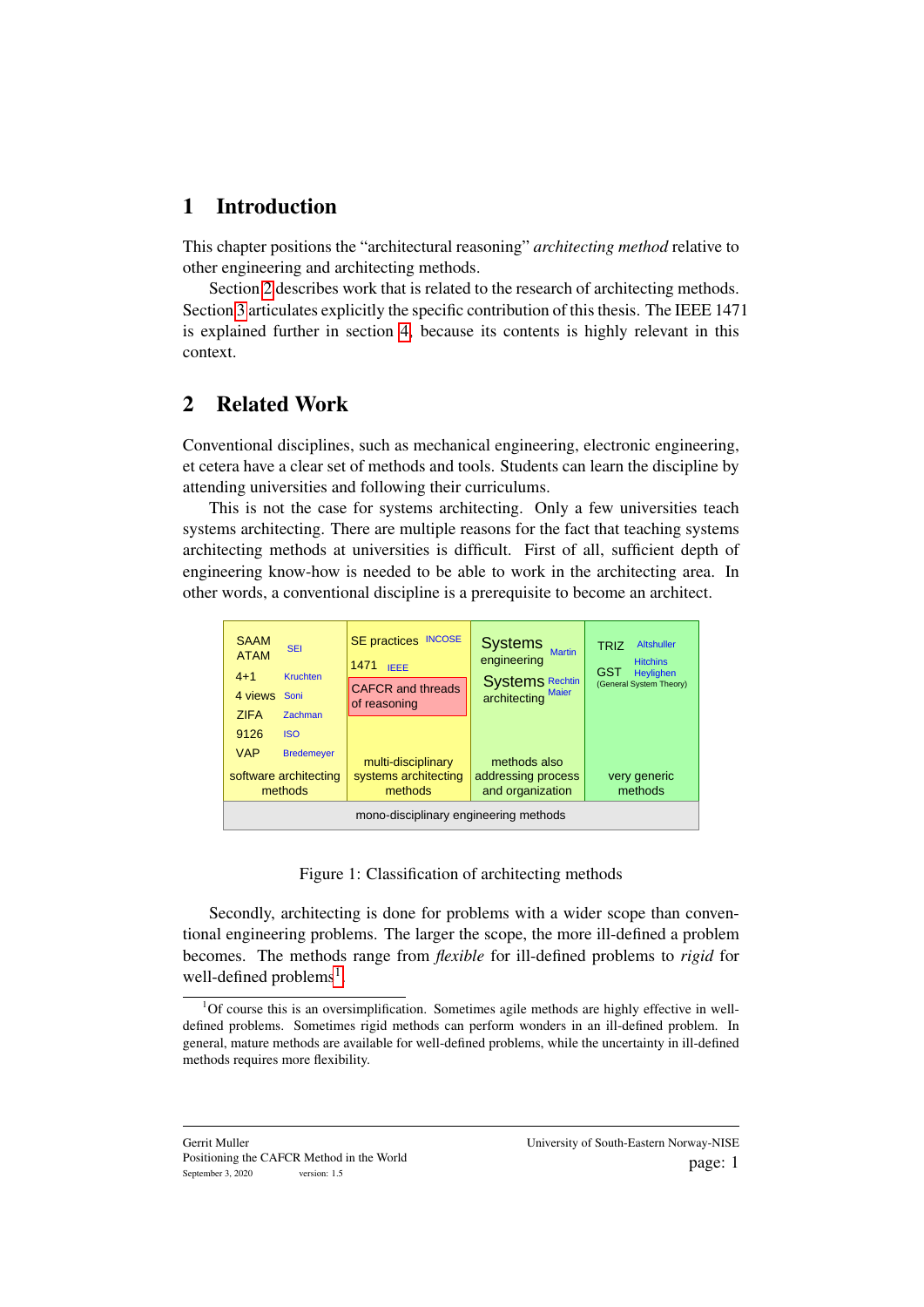Figure [1](#page-1-2) shows a classification of architecting methods, with the scope of the method as differentiating factor. The software architecting methods have the smallest scope. System architecting methods widen the scope to system level. This thesis addresses the multi-disciplinary systems architecting methods. The scope can be further increased to include processes and organizational issues. The widest scope pertains to very generic methods, which claim to be domain agnostic and to create value by cross-fertilization across domains. At the bottom of the classification we find the mono-disciplinary methods, which are the fundamentals on which all methods build.

#### <span id="page-2-0"></span>2.1 Software Architecting Methods

A whole class of methods originate in the Information Technology (IT) world and address software architecting. The software architecting methods do not address the system level problems, such as hardware/software trade-offs.

The Software Engineering Institute at Carnegie Mellon University, [\[18\]](#page-8-0) and [\[19\]](#page-8-1), increases the problem scope and puts a lot of emphasis on processes, and restricts itself to software architecture. Examples of methods developed here are Software Architecture Analysis Method (SAAM) [\[13\]](#page-8-2) and Architecture Trade Off Analysis Method (ATAM) [\[12\]](#page-7-0).

Zachman provides a framework for enterprise architectures, see [\[20\]](#page-8-3). This framework defines two dimensions with six aspects each, creating a space with 36 different views. Bredemeyer describes a nice visual method "The Visual Architecting Process" [\[4\]](#page-7-1). The Bredemeyer method provides context views and a path from context views to design views. Both Zachman and Bredemeyer are software oriented.

Well known multi-view software architecting methods are Soni [\[8\]](#page-7-2), and the 4+1 method from Kruchten [\[14\]](#page-8-4). These two methods use multiple views. The scope of Soni methods, however, is completely limited to the technical solution domain. Kruchten is also focused on the technical solution domain, but he makes a small step into the problem domain by use cases in the fifth view.

ISO 9126 [\[11\]](#page-7-3) is a standard that consolidates a quality framework. The framework addresses the same type of qualities that are discussed in chapter ??. Unfortunately ISO 9126 limits itself to software only.

#### 2.2 Multi-disciplinary System Architecting Methods

A further increase in scope can be found in the *Systems Engineering Community*, with INCOSE[\[9\]](#page-7-4) (International Council on Systems Engineering) as representative organization. All stakeholders are taken into account and the full life-cycle is emphasized. Examples of this approach can be found at the INCOSE web site [\[5\]](#page-7-5).

Some standardization work has been done in the scope of systems, stakeholders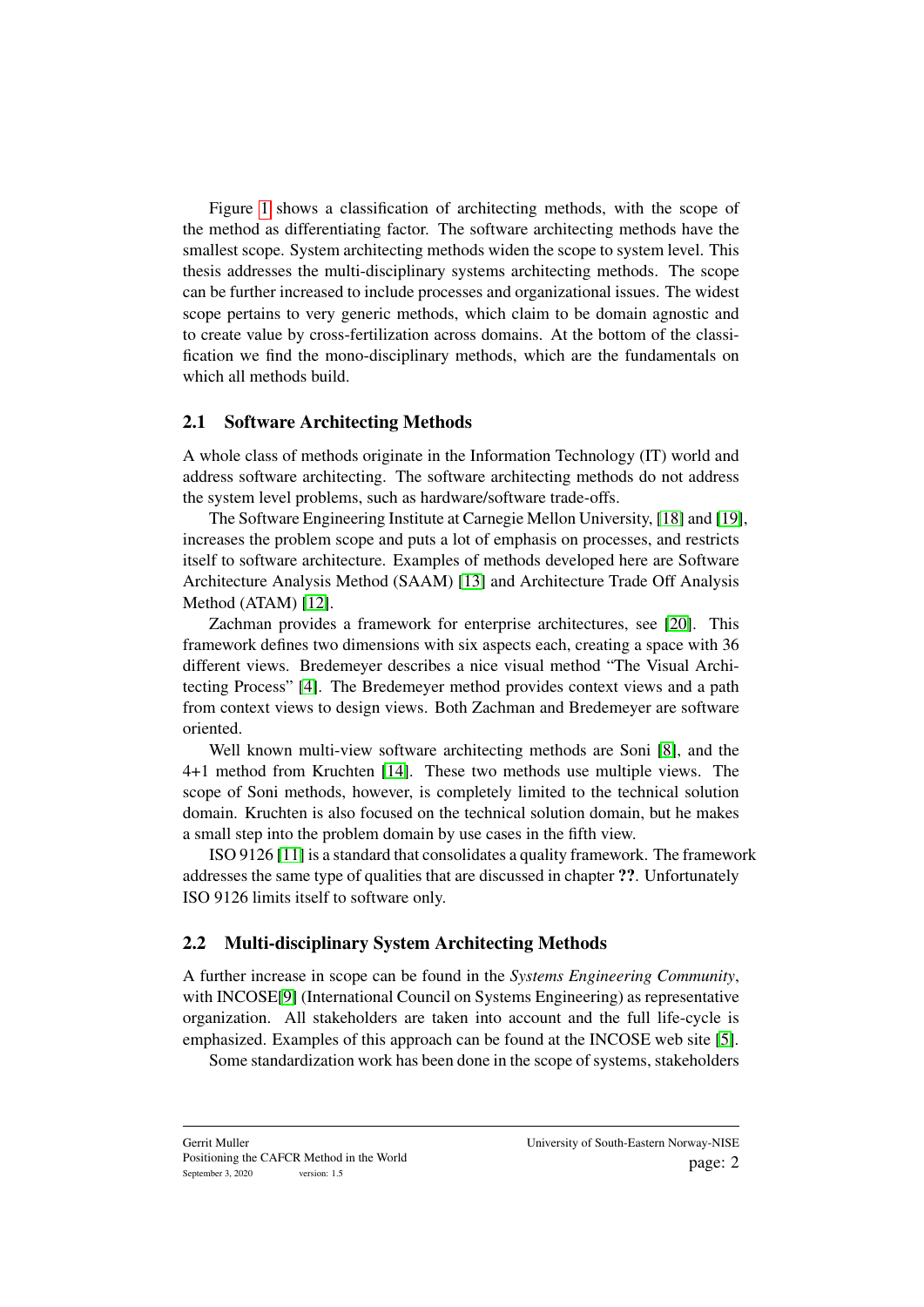and the full life cycle. An example is IEEE 1471, which is a framework that fits into this scope, see section [4.](#page-5-0)

This thesis about architectural reasoning, based on the "CAFCR" method, also addresses the scope of systems, their stakeholders, and the full life-cycle. Boundary conditions to the methods in this thesis are structure and characteristics of the business, the organizations, and the processes.

#### 2.3 Methods also Addressing Process and Organization

The architect is often confronted with many more needs, worries, and complications, originating from human and business aspects. This broad working environment is full of uncertainties. Rechtin and Maier [\[17\]](#page-8-5) address this wider scope from the architecting point of view. Martin [\[15\]](#page-8-6) comes from the systems engineering community. He provides a method that deals with all the complexity, but that has less emphasis on the human aspects.

### 2.4 Very Generic Methods

Many system architecting and design methods are universally applicable. General Systems Theory (GST), for example, addresses any kind of system, ranging from economical, or ecological, to social, see for instance [\[6\]](#page-7-6) and [\[7\]](#page-7-7). GST suffers from being extremely abstract and difficult to apply, due to a broad scope and the generic nature of the theory.

TRIZ [\[1\]](#page-7-8) is a methodology for innovation that originates in Russia. A set of innovation patterns is derived from studying large collections of inventions. These patterns are transformed into innovation methods that can be applied to a very broad range of applications. One of the starting points of TRIZ is that the way of innovating in one domain provides inspiration for innovation in other domains. TRIZ provides a number of useful insights.

The subtitle of this thesis, *balancing genericity and specificity*, indicates one of the continuous struggles of the architect: the power and the beauty of generic solutions versus the uniqueness of effective, individual solutions. Or in other words, do we get carried away in generic thinking, or do we drown in the details? In this thesis the scope will be limited to systems with embedded processors and software. This still pertains to a very broad range of products: from wafersteppers to televisions, and to systems on a chip).

### <span id="page-3-0"></span>3 What is the Unique Contribution of this Work?

This section discusses the unique contributions of the CAFCR method. Although every single element mentioned here is present in one of the discussed methods,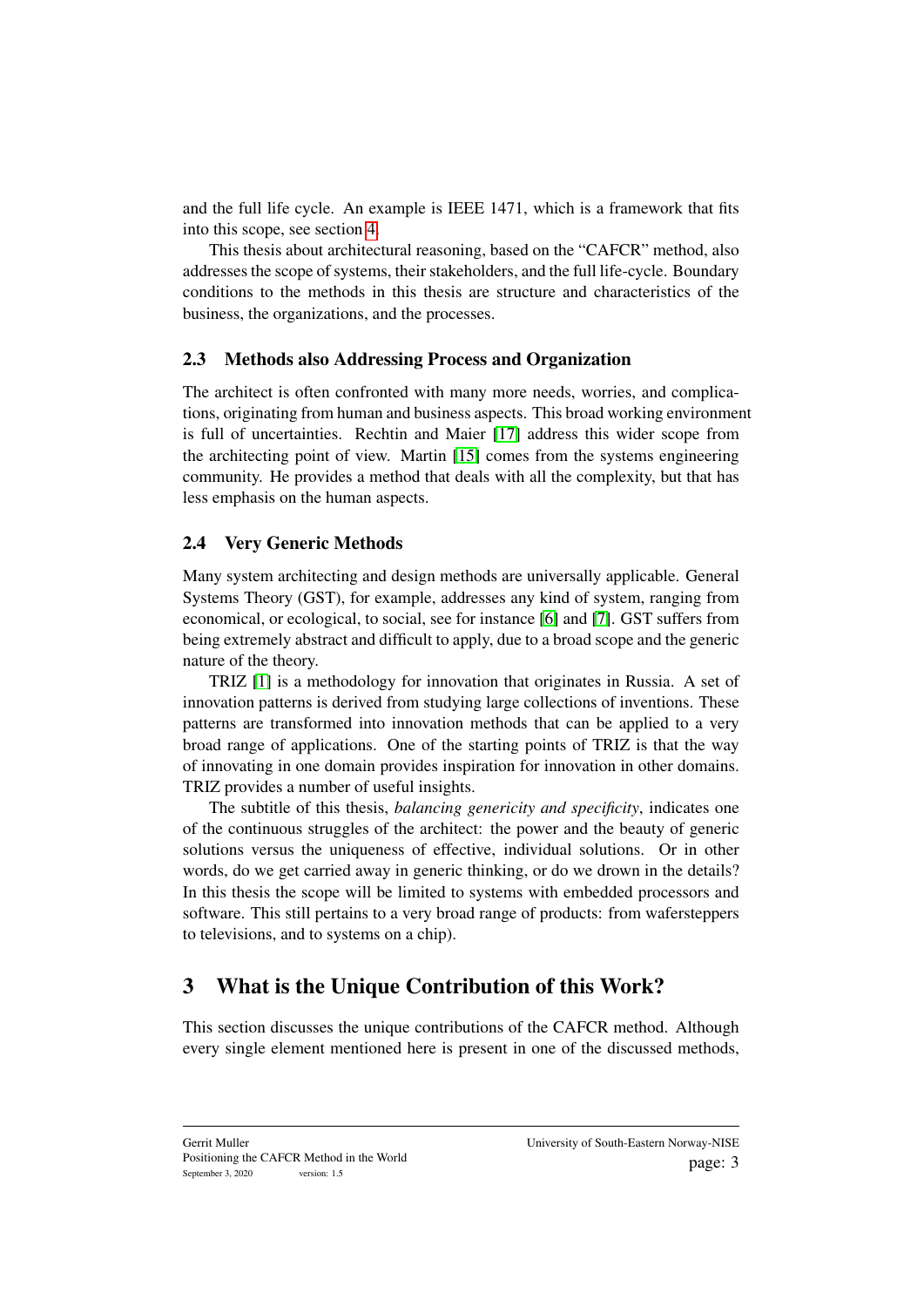the uniqueness of CAFCR is the combined application of all these elements simultaneously.

- Integral and Multi-disciplinary This work focuses on architecting methods on the *system* level for embedded systems. As described in Subsection [2.1,](#page-2-0) many methods focus only on a part of the multi-disciplinary system problem, for instance only on the software architecture. A lot of architecting methods provide more or less closed and complete solutions. The available methods are partial methods from a systems viewpoint. The method described in this thesis addresses the integration of results obtained with these more partial methods. Also a number of multi-disciplinary system design submethods are described in this thesis. The basis for this integration is the combined use of CAFCR views, qualities, and threads of reasoning.
- Goal-Oriented This method stresses the importance of being externally oriented. Architecting must be goal-oriented or objective-driven. Many existing methods do not take the goals and objectives into account.
- Practical, based on Industrial Experience The method, which is based on a broad industrial experience, addresses the real problems<sup>[2](#page-4-0)</sup> in system design. The usability aspect can be seen in the light-weight use of formulas, and in the association of many statements with common sense. Some of the published methods are more academic, well thought through, but not really addressing the problems in system design, and difficult to implement in the industrial practice.
- Flexible The wide application range of the creation of *software and technology intensive products*, requires a flexible and adaptive method. The method must provide guidance, and should not constrain the architect by forcing a rigid harness on him. In principal the *architecting method* must be able to integrate the results of *any* partial method.
- Builds on standards The method builds on top of standards, such as ISO 9126 for qualities and IEEE 1471. In fact the method can be viewed as an instantiation of an IEEE 1471 method, see Section [4.](#page-5-0)
- Support for short innovation cycles System engineering methods originate from the aerospace domain, with very different reliability and safety requirements. Such methods tend to be more rigid, resulting in very long development cycles. This distinction of "slow but safe" domains versus "fast but less reliable" domains disappears quickly. Cross-fertilization of these domains can be very useful. In contrast to the aerospace domain the *CAFCR* method is intended for domains with short innovation cycles.

<span id="page-4-0"></span> $2<sup>2</sup>$ Many problems in system design are caused by unforeseen interactions between independent designed functions or qualities. See for instance Chapter ?? for examples of system design problems in the Medical Imaging case.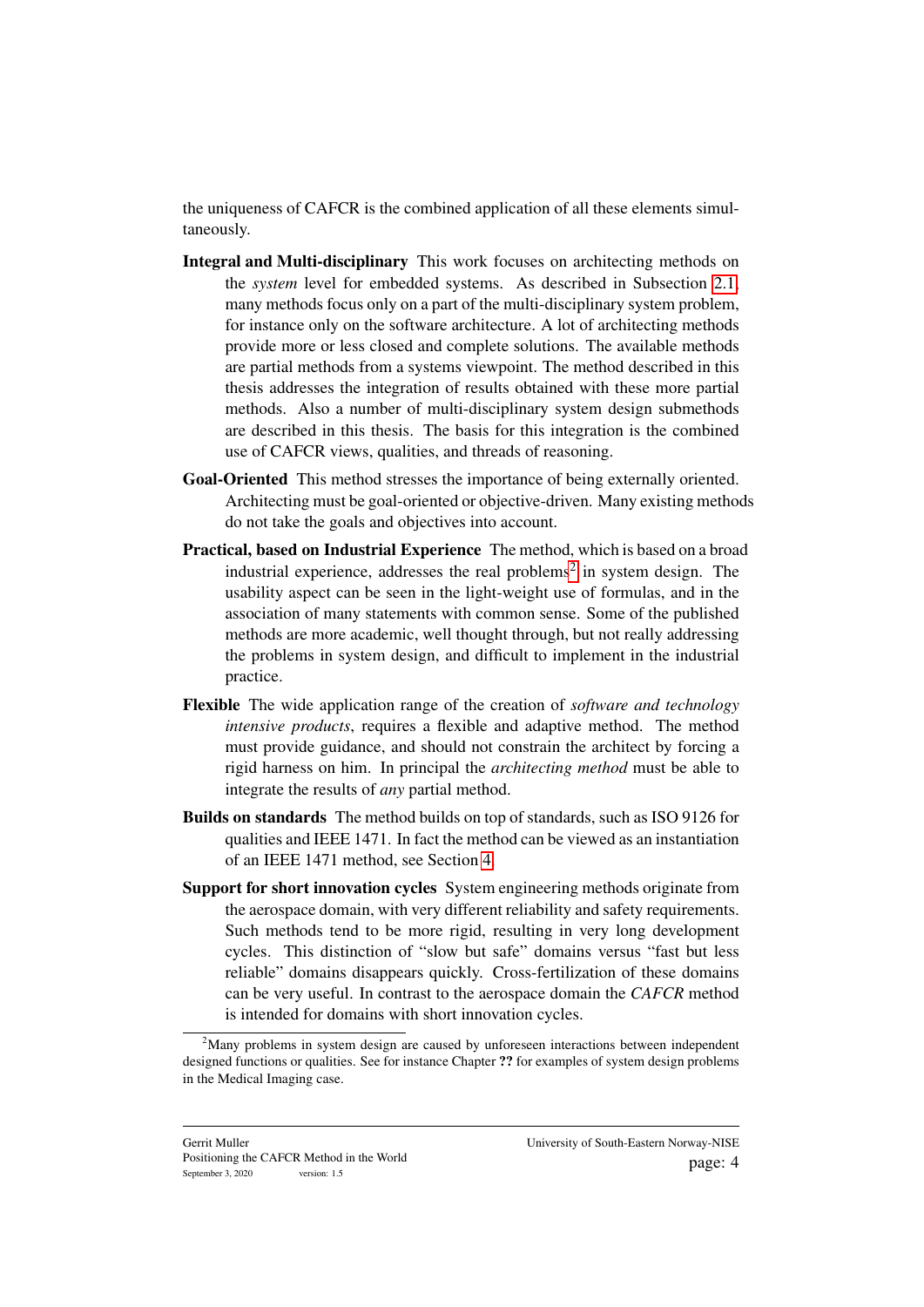### <span id="page-5-0"></span>4 IEEE 1471



<span id="page-5-1"></span>Figure 2: The IEEE 1471 model for stakeholders, viewpoints and architecture descriptions

Figure [2](#page-5-1) shows a somewhat simplified IEEE 1471 model. IEEE 1471 [\[2\]](#page-7-9) is a standard that describes a framework for architecting. The framework introduces a number of important concepts:

- Stakeholders People or organizations that have an interest in the system under consideration.
- Concerns The articulation of the needs and worries of the stakeholders.
- Viewpoints The points of view used to describe part of the problem or solution. IEEE 1471 makes a subtle difference between *view* and *viewpoint*. We ignore this difference here.
- Models Frequently used method to make problem and solution descriptions.
- Architecture description The combination of stakeholders, concerns, viewpoints and models to describe the architecture of a system.

The main contribution of IEEE 1471 is to provide a framework that covers all of these aspects. The individual concepts have been in use by many architects for a long time.

On top of providing the framework, IEEE 1471 also recognizes the fact that complete consistency in the entire architectural description is an illusion. The real world of designing complex systems is full of stakeholders with fuzzy needs, often contradictory in itself and conflicting with needs of other stakeholders. The insights of individual designers are also full of different and changing insights. This notion of incomplete consistency is not an excuse for sloppy design; quite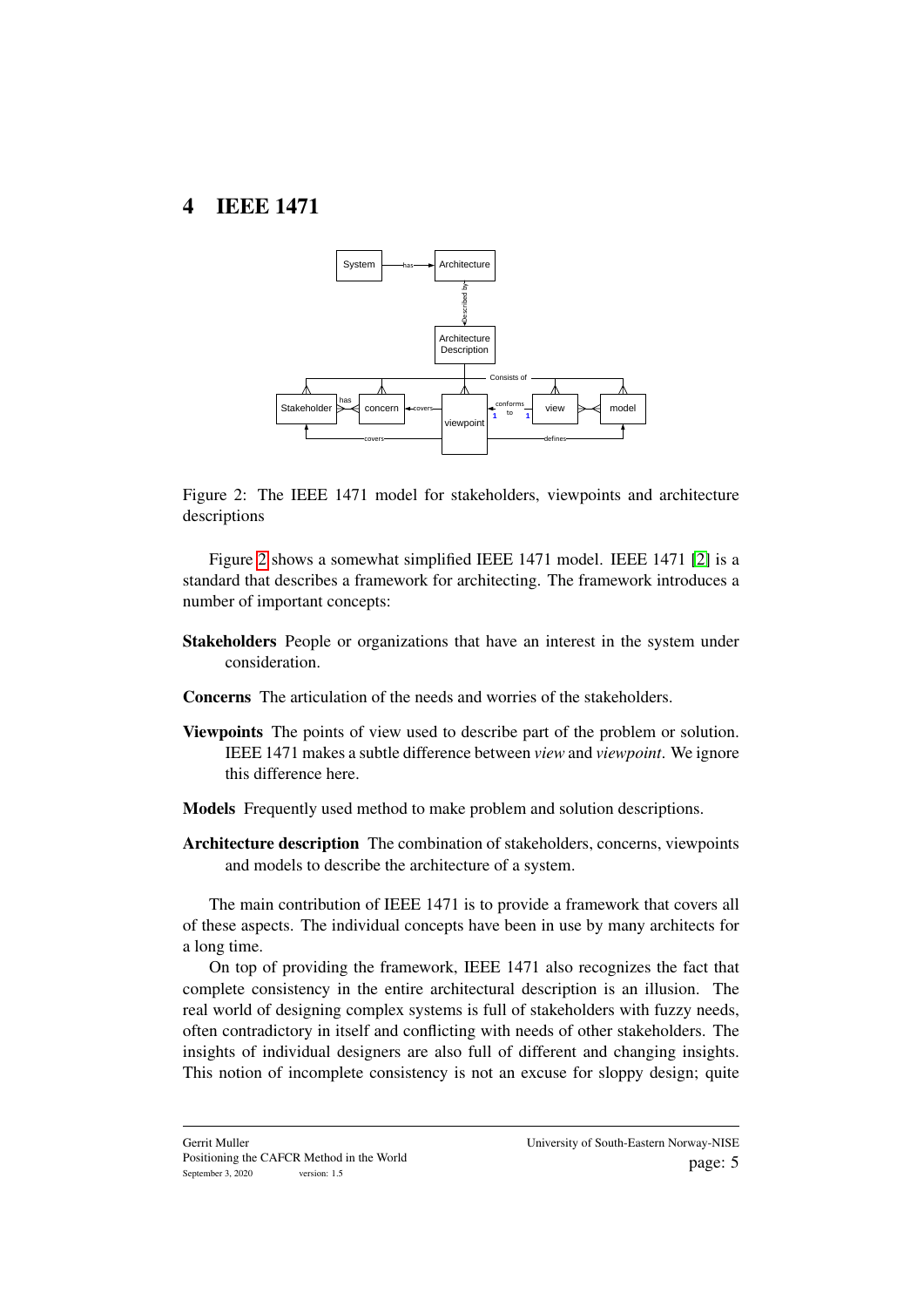the opposite: recognizing the existence of inconsistencies is a much better starting point for dealing with them. In the end, no important inconsistencies may be left in the architecture description.



<span id="page-6-1"></span>Figure 3: The architecture description is by definition a flattened and poor representation of an actual architecture.

IEEE 1471 makes another interesting step: it discusses the architecture *description* not the *architecture* itself. The *architecture* is used here for the way the system is experienced and perceived by the stakeholders<sup>[3](#page-6-0)</sup>.

This separation of *architecture* and *architecture description* provides an interesting insight. The *architecture* is infinite, rich and intangible, denoted by a cloud in figure [3.](#page-6-1) The *architecture description*, on the other hand, is the projection, and the extraction of this rich *architecture* into a flattened, poor, but tangible description. Such a description is highly useful to communicate, discuss, decide, verify, et cetera. We should, however, always keep in mind that the description is only a poor approximation of the *architecture* itself.

## 5 Acknowledgements Positioning Architectural reasoning in the world

Eugene Ivanov introduced TRIZ to me. He translated some of the articles and summarized the essentials. He also showed the similarity between TRIZ ideas and the Gaudí articles.

<span id="page-6-0"></span> $3$ Long philosophical discussions can be held about the definition of the architecture. These discussions tend to be more entertaining than effective. Many definitions and discussions about the definition can be found, for instance in [\[7\]](#page-7-7), [\[3\]](#page-7-10), or [\[10\]](#page-7-11)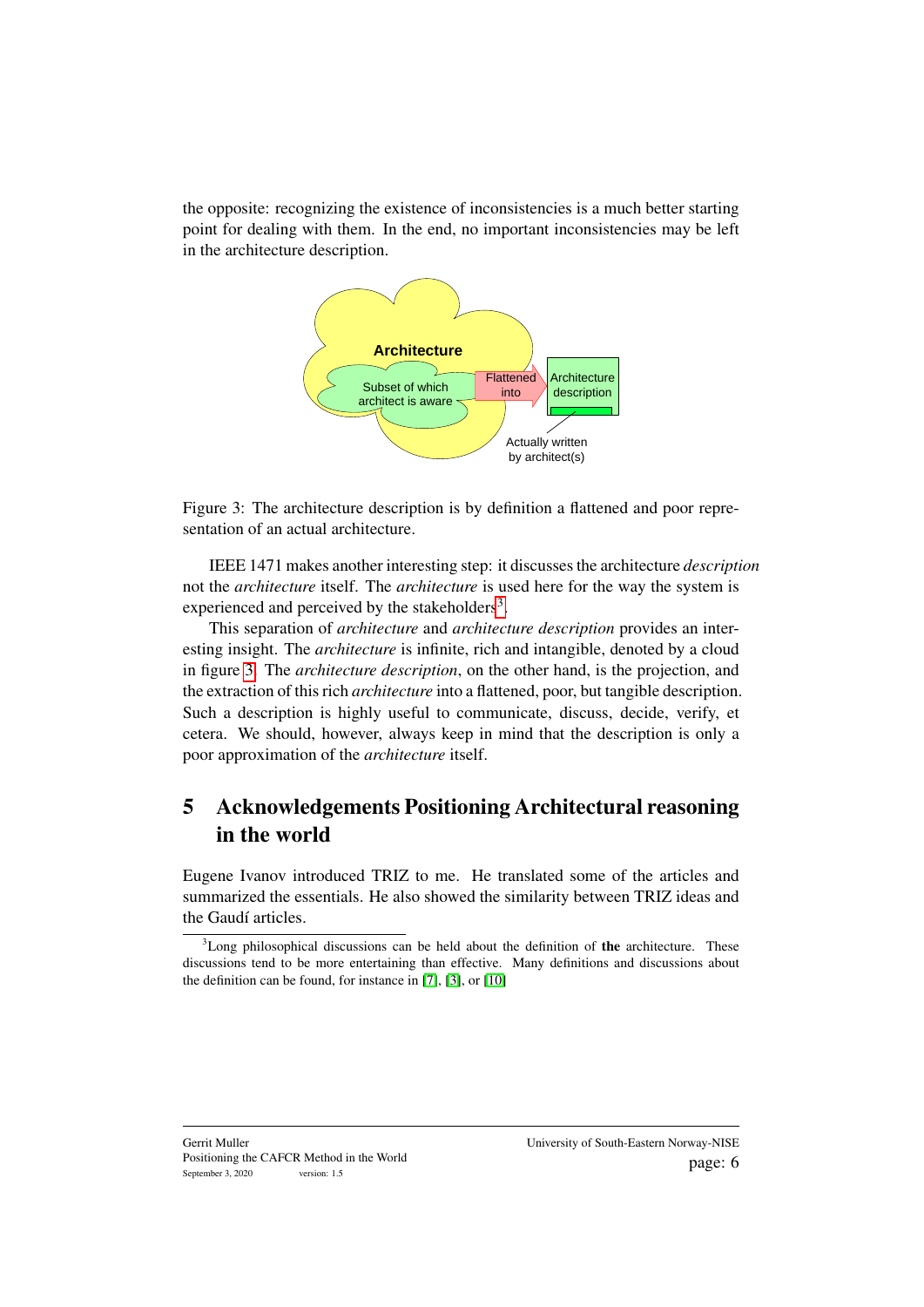### References

- <span id="page-7-8"></span>[1] Genrich Altshuller. *The Innovation Algorithm; TRIZ, systematic innovation and technical creativity*. Technical Innovation Center, Worcester, MA, 2000. Translated, edited and annotated by Lev Shulyak and Steven Rodman.
- <span id="page-7-9"></span>[2] Architecture Working Group (AWG). *IEEE Recommended Practice for Architectural Description of Software-Intensive Systems*. The Institute of Electrical and Electronics Engineers, Inc., 2000.
- <span id="page-7-10"></span>[3] Dana Bredemeyer. Definitions of software architecture. [http://www.](http://www.bredemeyer.com/definiti.htm) [bredemeyer.com/definiti.htm](http://www.bredemeyer.com/definiti.htm), 2002. large collection of definitions of software architecture.
- <span id="page-7-1"></span>[4] Dana Bredemeyer and Ruth Malan. The visual architecting process. [http://www.bredemeyer.com/pdf\\_files/WhitePapers/](http://www.bredemeyer.com/pdf_files/WhitePapers/VisualArchitectingProcess.PDF) [VisualArchitectingProcess.PDF](http://www.bredemeyer.com/pdf_files/WhitePapers/VisualArchitectingProcess.PDF), 2003.
- <span id="page-7-5"></span>[5] J. C. DeFoe (Editor). An identification of pragmatic principles. [http://](http://www.incose.org/workgrps/practice/pragprin.html) [www.incose.org/workgrps/practice/pragprin.html](http://www.incose.org/workgrps/practice/pragprin.html), 1999.
- <span id="page-7-6"></span>[6] F. Heylighen and C. Joslyn. What is systems theory? [http://](http://pespmc1.vub.ac.be/SYSTHEOR.html) [pespmc1.vub.ac.be/SYSTHEOR.html](http://pespmc1.vub.ac.be/SYSTHEOR.html), 1992. *Principia Cybernetica Web* (Principia Cybernetica, Brussels).
- <span id="page-7-7"></span>[7] Derek K. Hitchins. Putting systems to work. [http://www.hitchins.](http://www.hitchins.co.uk/) [co.uk/](http://www.hitchins.co.uk/), 1992. Originally published by John Wiley and Sons, Chichester, UK, in 1992.
- <span id="page-7-2"></span>[8] Christine Hofmeinster, Robert Nord, and Dilip Soni. *Applied Software Architecture*. Addison-Wesley, 2000.
- <span id="page-7-4"></span>[9] INCOSE. International council on systems engineering. [http://www.](http://www.incose.org/toc.html) [incose.org/toc.html](http://www.incose.org/toc.html), 1999. INCOSE publishes many interesting articles about systems engineering.
- <span id="page-7-11"></span>[10] Carnegie Mellon Software Engineering Institute. How do you define software architecture? [http://www.sei.cmu.edu/architecture/](http://www.sei.cmu.edu/architecture/definitions.html) [definitions.html](http://www.sei.cmu.edu/architecture/definitions.html), 2002. large collection of definitions of software architecture.
- <span id="page-7-3"></span>[11] ISO/IEC. ISO 9126: The standard of reference. [http://www.cse.dcu.](http://www.cse.dcu.ie/essiscope/sm2/9126ref.html) [ie/essiscope/sm2/9126ref.html](http://www.cse.dcu.ie/essiscope/sm2/9126ref.html), 1991.
- <span id="page-7-0"></span>[12] R. Kazman, M. Klein, and P. Clements. ATAM: Method for architecture evaluation. <citeseer.nj.nec.com/kazman00atam.html>, 2000.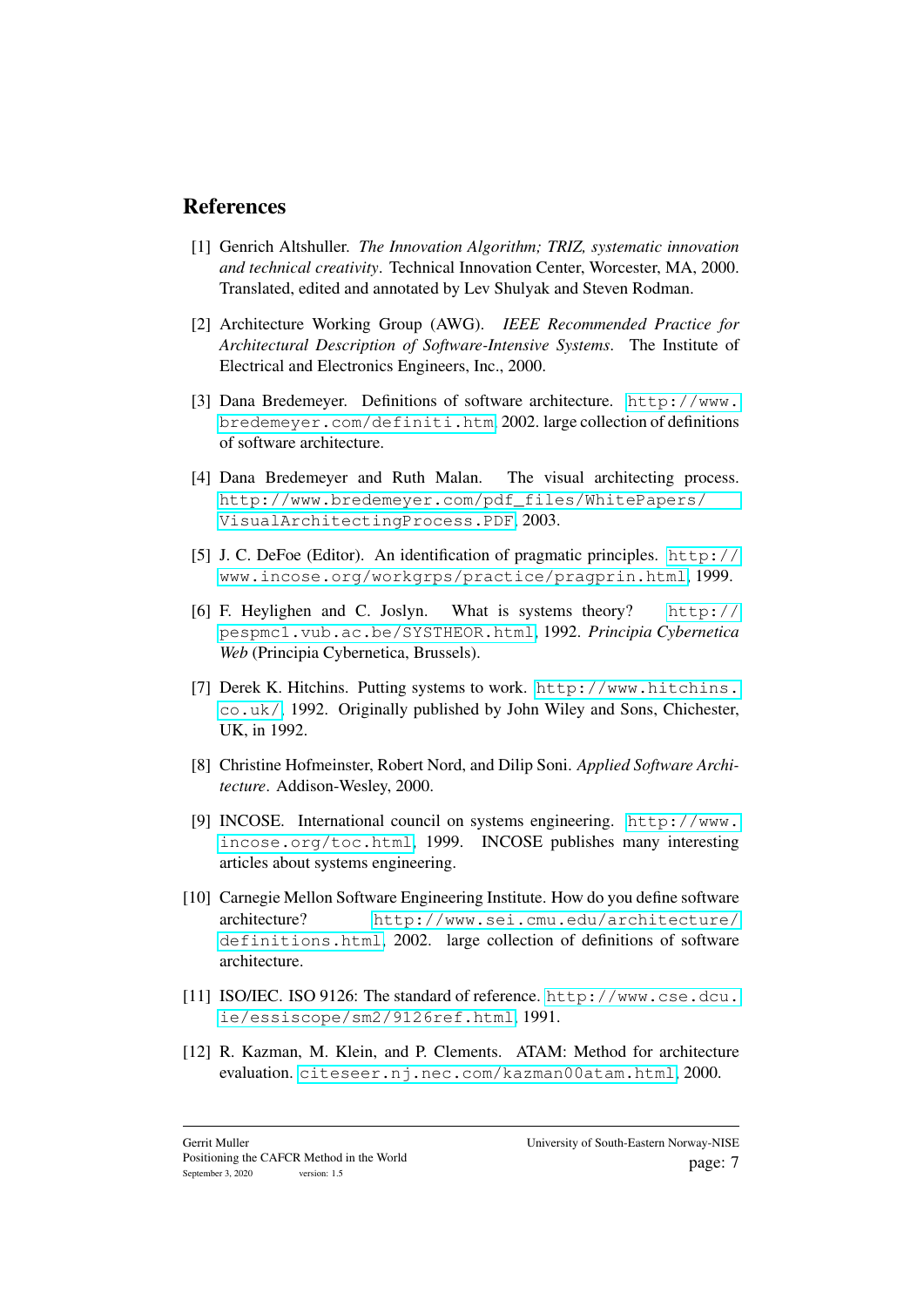- <span id="page-8-2"></span>[13] Rick Kazman, Leonard J. Bass, Mike Webb, and Gregory D. Abowd. SAAM: A method for analyzing the properties of software architectures. In *International Conference on Software Engineering*, pages 81–90. ICSE, 1994.
- <span id="page-8-4"></span>[14] Philippe B. Kruchten. The 4+1 view model of architecture. *IEEE Software*, pages 42–50, November 1995.
- <span id="page-8-6"></span>[15] James N. Martin. *Systems Engineering Guidebook*. CRC Press, Boca Raton, Florida, 1996.
- [16] Gerrit Muller. The system architecture homepage. [http://www.](http://www.gaudisite.nl/index.html) [gaudisite.nl/index.html](http://www.gaudisite.nl/index.html), 1999.
- <span id="page-8-5"></span>[17] Eberhardt Rechtin and Mark W. Maier. *The Art of Systems Architecting*. CRC Press, Boca Raton, Florida, 1997.
- <span id="page-8-0"></span>[18] Carnegie Mellon Software Engineering Institute SEI. Software engineering management practices. [http://www.sei.cmu.edu/managing/](http://www.sei.cmu.edu/managing/managing.html) [managing.html](http://www.sei.cmu.edu/managing/managing.html), 2000.
- <span id="page-8-1"></span>[19] Carnegie Mellon Software Engineering Institute SEI. Engineering practices. [http://www.sei.cmu.edu/engineering/engineering.](http://www.sei.cmu.edu/engineering/engineering.html) [html](http://www.sei.cmu.edu/engineering/engineering.html), 2002.
- <span id="page-8-3"></span>[20] John Zachman. The zachman framework for enterprise architecture. [http:](http://www.zifa.com/) [//www.zifa.com/](http://www.zifa.com/), 1987.

#### **History**

Version: 1.5, date: May 24, 2004 changed by: Gerrit Muller • added abstract • updated the accompanying presentation Version: 1.4, date: April 19, 2004 changed by: Gerrit Muller • added little bit more explanation to other architecting methods<br>• replaced book by thesis • added footnote to "real problems" Version: 1.3, date: April 5, 2004 changed by: Gerrit Muller • significant update to the Section Unique Contribution<br>• small text improvements • changed status into finished Version: 1.2, date: February 27, 2004 changed by: Gerrit Muller • changed title to fit with the book title<br>• small text improvements • changed status into concept Version: 1.1, date: January 13, 2004 changed by: Gerrit Muller • added the contribution of a number of multi-disciplinary system design submethods • changed status into draft Version: 1.0, date: November 27, 2003 changed by: Gerrit Muller<br>
• changed "system architecting methods"<br>
• many small textual updates

- 
- changed status into draft

Gerrit Muller Positioning the CAFCR Method in the World September 3, 2020 version: 1.5